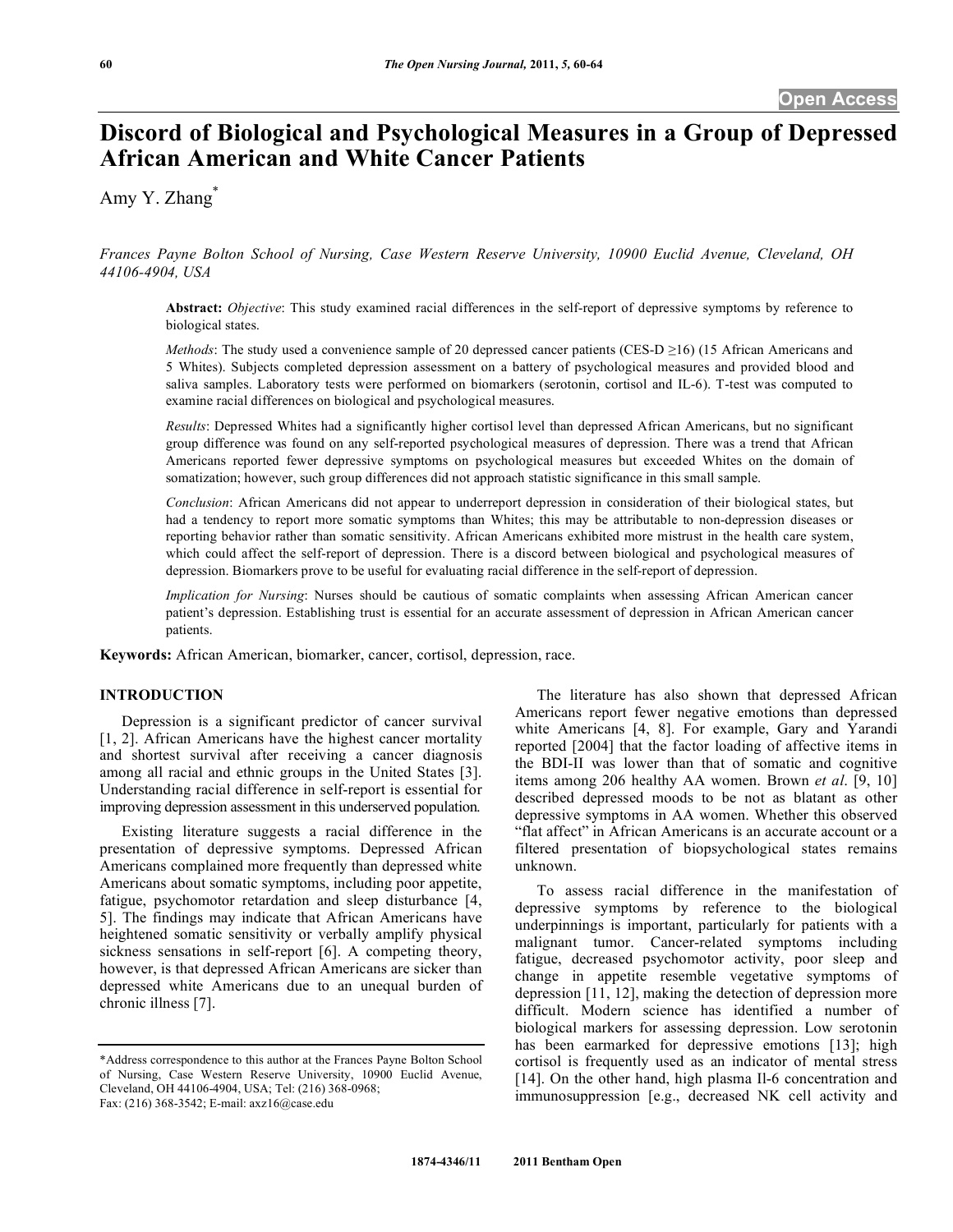proliferation responses of lymphocytes] were reported to be associated with depression in cancer patients [15, 16]. These biomarkers can provide a biological baseline for evaluating racial differences in the self-report of depressive symptoms. Therefore, we collected biomarkers from a small group of cancer patients who were participating in a study of cancerrelated depression. The goal was to examine racial differences in biological and psychological measures to shed light on the self-report of depression.

# **MATERIALS AND METHODOLOGY**

 The study was conducted in Cleveland, Ohio in 2008 with institutional IRB approval. Subject eligibility included a diagnosis of early-stage (I-III) breast or prostate cancer within the past 3 years, having completed cancer treatments for at least 6 months and not having a psychotic disorder. Having identified potentially eligible patients through a hospital tumor registry and obtaining physicians' permission, an introductory letter and consent were mailed to the patients. Research staff followed this up with a call to introduce the study and used the Center for Epidemiologic Studies-Depression Scale (CES-D) to screen for depression. Seventy-five patients were recruited for a parental study of depression, of whom 30 depressed participants (CES-D  $\geq$  16) were invited to provide biological specimen and 21 consented at a rate of 70%. Fifteen African Americans and five Whites completed study procedure.

 At a scheduled face-to-face interview, written consent was obtained and standard depression instruments were administered including the *Hamilton Rating Scale for Depression (HAM-D),* a commonly used and observer-rated 17-item scale; *the Beck Depression Inventory-II (BDI-II),* a 21-item self-rating scale known for its emphasis on affective symptoms of depression; *the Brief Symptom Inventory (BSI)*, a 53-item self-rating symptom scale; and *the Group-Based Medical Mistrust Scale* (GBMMS), a 12-item scale that assesses medical mistrust in health care system and treatment provision.

 Blood was drawn in the hospital immediately after the completion of questionnaires. The obtained blood sample was centrifuged before it was sent to a laboratory. The participants were taught how to obtain a saliva sample and provided with a testing kit. They took a saliva sample of free cortisol between 7-9 a.m. and then between 9-11 p.m. at home, stored them in a fridge and returned them the next day using a provided mailing label. Laboratory tests were performed on blood and saliva samples in the hospital to measure serotonin, cortisol and IL-6. The participants received \$35 for completing the interview and \$30 for providing biological specimen.

 Two research assistants entered data independently using the Statistical Package for the Social Sciences (SPSS) version 19.0. Any discrepancies between the two SPSS data files were resolved by checking the original coding on the hard copy to ensure data entry consistency.

### **RESULTS**

 T-test and Fisher's exact test did not detect any significant difference between depressed African American and White groups in terms of age (mean age  $= 58$  or 59, respectively), gender (40% *vs* 60% female), education (73%

*vs* 60% non-college), income (46% *vs* 20% <\$50,000), cancer treatment (47% *vs* 100% for surgery, 67% *vs* 60% for radiation and 27% *vs* 20% for chemotherapy), a depression diagnosis prior to cancer (20% *vs* 0), comorbidity (mean number of disease  $= 7$  and  $5$  respectively), medications (mean number of medication  $= 6$  and 4) and pain in last 24 hours (mean rating  $= 5$  and 3, respectively), despite some across-group variations. There was a tangible and insignificant difference between groups in the employment status (60%  $\upsilon$ s 20% unemployed,  $p=11$ ). The group difference in marital status was marginally significant  $(p =$ .07) with more Whites (80%) than African Americans (27%) being married. The lack of statistic significance was due to the small sample size and low statistic power (Table **1**).

 The level of morning cortisol was nearly twice as high in depressed Whites as in depressed African Americans, and this group difference was significant ( $p=0.036$ ). There was a trend of lower serotonin, IL-6 and evening cortisol in the White group, but the group difference did not approach statistic significance.

 The mean scores on psychological measures (CES-D, HAM-D, BDI-II, BSI and PSSI) were slightly higher in the White group, but not significantly different between groups. On the contrary, the African American group reported a significantly higher mean score on GBMMS-Suspicion domain (*p*=.032) and slightly higher but not significantly different mean scores on the BSI-Somatic domain than the White group (Table **2**).

### **DISCUSSION**

 The significantly higher level of morning cortisol suggests that the White group experienced severer acute stress than the African American group in this study. The psychological measures of depression, however, did not discern any significant group difference, demonstrating a discrepancy between biomarkers and psychological measures of depression. Perhaps psychological measures are less sensitive to biological states or not conducive to capturing acute stress. In any case, we did not find evidence of African Americans' underreporting of depressive symptoms, or the so-called "flat affect," because in contrast with biological findings, there was little racial difference in the self-report of depression on psychological measures.

 Of note is the African American group's insignificant, slightly higher score on BSI's somatization subscale. In this study the African American group had lower morning cortisol and higher serotonin than the White group or, in other words, a better biological state; this contradicts their self-report of more somatic symptoms. It is inconceivable that African Americans' somatic complaint originated from heightened bodily sensations of depression since they experienced less stress, but the finding does not exclude the possibility that such a complaint was related to diseases other than depression.

 Existing literature indicates greater mistrust of the health care system among African Americans [17]. Consistent with the literature, the African American group in this study reported significantly greater mistrust in the health care system and professionals than the White group. Medical mistrust has an origin in cultural belief and life experiences for African Americans [18]. It is plausible that the mistrust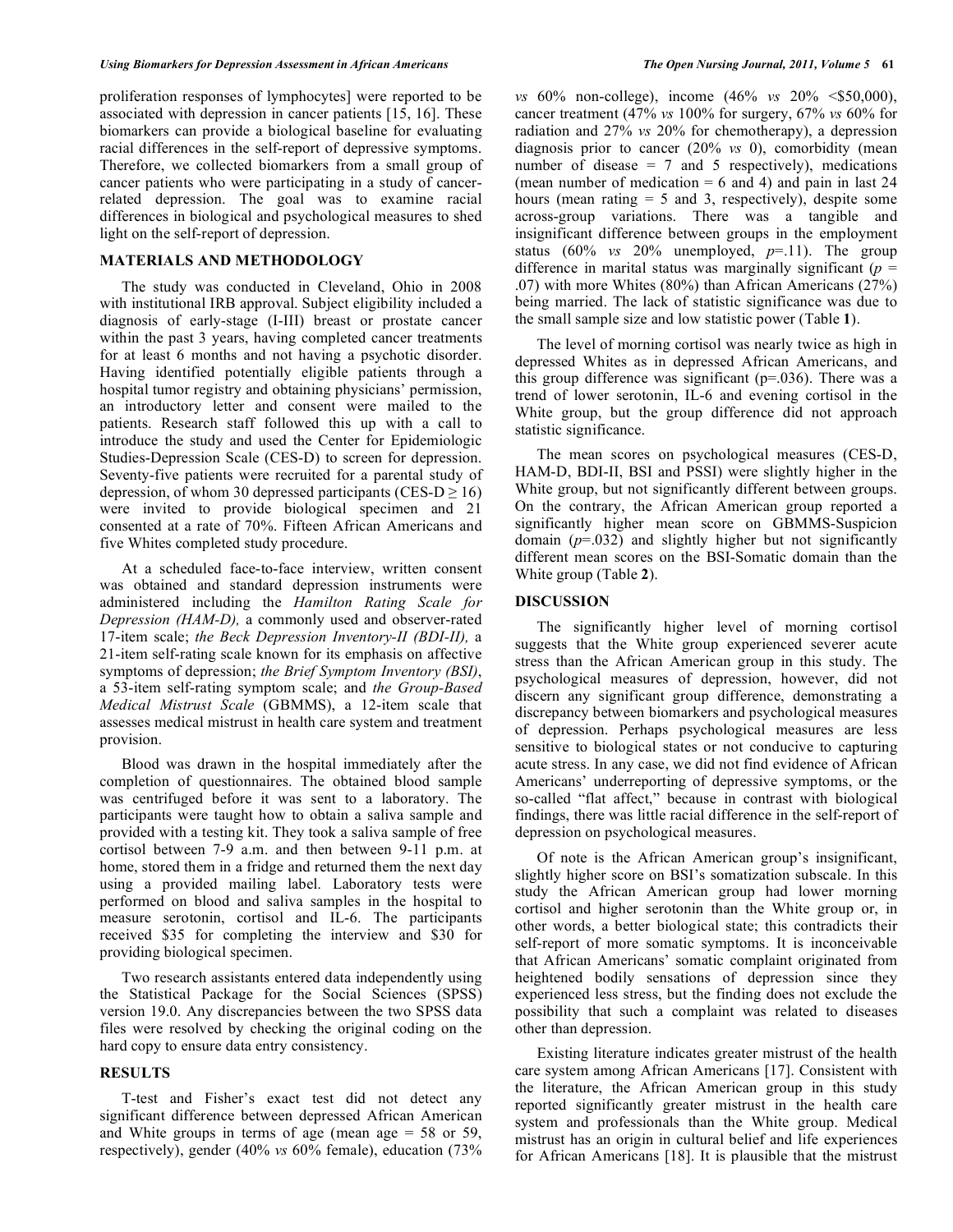#### **Table 1. Sample Demographics**

| Variable                       | <b>Depressed African</b><br>Americans $(n=15)$ |                  | Depressed Whites (n=5) |                  | $\boldsymbol{p}$ |
|--------------------------------|------------------------------------------------|------------------|------------------------|------------------|------------------|
|                                | ${\bf N}$                                      | $\frac{0}{0}$    | N                      | $\frac{0}{0}$    |                  |
| Gender                         |                                                |                  |                        |                  |                  |
| Female                         | 6                                              | 40%              | $\mathfrak{Z}$         | 60%              | .62              |
| Marital status                 |                                                |                  |                        |                  |                  |
| Married                        | $\overline{4}$                                 | 27%              | $\overline{4}$         | 80%              | .07              |
| Single                         | 3                                              | 20               | $\mathbf{1}$           | 20               |                  |
| Other (widowed, divorced etc.) | 8                                              | 53               | $\boldsymbol{0}$       | $\boldsymbol{0}$ |                  |
| Education                      |                                                |                  |                        |                  |                  |
| ≤High school                   | 3                                              | 20%              | $\mathbf{1}$           | 20%              | .79              |
| Some college                   | 8                                              | 53               | $\overline{2}$         | 40               |                  |
| $\geq$ College                 | 3                                              | 20               | $\sqrt{2}$             | 40               |                  |
| Unknown                        | $\mathbf{1}$                                   | $\boldsymbol{7}$ | $\boldsymbol{0}$       | $\boldsymbol{0}$ |                  |
| Employment                     |                                                |                  |                        |                  |                  |
| Full time                      | $\overline{4}$                                 | 27%              | $\mathfrak z$          | 60%              | .11              |
| Half time                      | $\overline{0}$                                 | $\mathbf{0}$     | 1                      | $20\,$           |                  |
| Unemployed                     | 9                                              | 60               | $\mathbf{1}$           | 20               |                  |
| Unknown                        | $\overline{c}$                                 | 13               | $\boldsymbol{0}$       | $\boldsymbol{0}$ |                  |
| Income (optional)              |                                                |                  |                        |                  |                  |
| <\$25000 (household)           | 5                                              | 33%              | $\boldsymbol{0}$       | $\boldsymbol{0}$ | .20              |
| $<$ \$50,000                   | $\overline{c}$                                 | 13               | $\mathbf{1}$           | 20%              |                  |
| $\geq$ \$50,000                | $\mathbf{1}$                                   | $\overline{7}$   | $\overline{2}$         | 40               |                  |
| Unknown                        | $\boldsymbol{7}$                               | 47               | $\overline{c}$         | 40               |                  |
| Prior depression diagnosis     | $\overline{\mathbf{3}}$                        | 20%              | $\mathbf{0}$           | $\overline{0}$   | .54              |
| Had surgery                    | $\overline{7}$                                 | 47%              | 5                      | 100%             | .14              |
| Had radiation                  | 10                                             | 67%              | 3                      | 60%              | 1.0              |
| Had chemotherapy               | $\overline{4}$                                 | 27%              | $\mathbf{1}$           | 20%              | 1.0              |
|                                | Mean                                           | S.D.             | Mean                   | S.D.             | $\boldsymbol{p}$ |
| Age                            | 58.2                                           | 7.2              | 59.2                   | 9.7              | .81              |
| Number of disease              | 6.5                                            | 4.4              | 4.8                    | 1.5              | .47              |
| Number of medication           | 5.6                                            | 2.5              | 3.6                    | 3.6              | .18              |
| Pain within 24 hours (0-10pt)  | 5.1                                            | 3.1              | 2.8                    | 2.8              | .17              |

has an influence on African Americans' self-report of depression.

 Overall, the observed discord between biological and psychological measures is not surprising but worth noting. Using biomarkers introduces a frame of reference for assessing racial difference in the self-report of depressive symptoms, particularly in cancer patients whose psychobiological states are impinged by both mental and physical diseases. The study findings suggest that African Americans' tendency to report more somatic symptoms is attributable to a reporting behavior or comorbidity rather than heightened somatic sensitivity. The study found no evidence for African Americans' underreporting of affective

symptoms of depression, but this may be due to a small sample size and low statistical power.

 The study sample size posts a major limitation to the interpretation of the study findings. When a study sample is as small as the White group in this study, a single extreme score can easily sway the group's mean score, making the difference between groups larger or smaller than expected. Therefore, findings from this study must be interpreted with caution and require replication with a larger study sample. A low statistic power associated with the small sample size limited the use of multivariate analysis. Study findings that were obtained from bivariate tests may be explained by demographic differences between groups rather than race.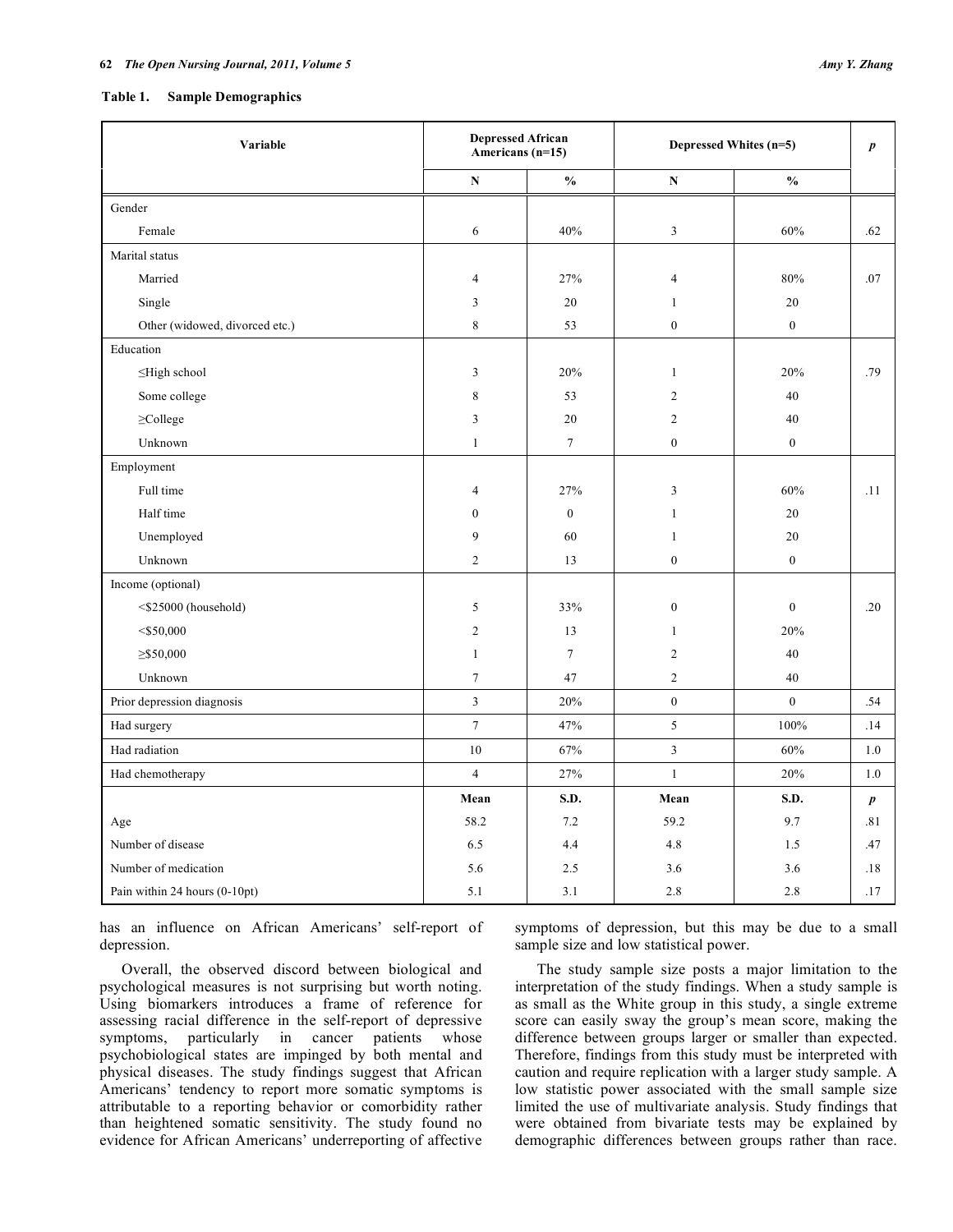| Variable                      | Depressed African Americans (n=15) |      | Depressed Whites (n=5) |       | $\boldsymbol{p}$ |
|-------------------------------|------------------------------------|------|------------------------|-------|------------------|
|                               | Mean                               | S.D. | Mean                   | S.D.  |                  |
| <b>Biological measures</b>    |                                    |      |                        |       |                  |
| Serotonin (ng/mL)             | 168.4                              | 86.3 | 102                    | 112.6 | .19              |
| Morning cortisol              | .23                                | .13  | .42                    | .19   | .036             |
| Evening cortisol              | .13                                | .10  | .07                    | .03   | .18              |
| IL- $6$ (serum)               | 2.7                                | 1.8  | 2.2                    | 1.6   | .55              |
|                               |                                    |      |                        |       |                  |
| <b>Psychological measures</b> |                                    |      |                        |       |                  |
| CES-D                         | 28.9                               | 8    | 32.2                   | 10.8  | .48              |
| HAM-D                         | 15.1                               | 5.1  | 20.4                   | 13    | .19              |
| BDI-II                        | 18.4                               | 7.8  | 40.8                   | 35.1  | .23              |
| <b>BSI</b>                    | 55.9                               | 18.2 | 62.8                   | 37.1  | .60              |
| <b>BSI-</b> depression        | 6.9                                | 4.1  | 7.8                    | 4.6   | .67              |
| <b>BSI-</b> somatization      | 9.1                                | 4.5  | 5.4                    | 3.2   | .11              |
| <b>GBMMS</b>                  | 30                                 | 6.6  | 27.4                   | 3.3   | .42              |
| GBMMS-suspicion               | 14.1                               | 4.7  | 8.8                    | 2.8   | .032             |

|  | Table 2. Group Differences on Biological and Psychological Measures |
|--|---------------------------------------------------------------------|
|  |                                                                     |

We also found that three White and two African American cancer patients used antidepressants to improve mood, while we had missing data on many others in this respect. The impact of antidepressants on psychological and biological measures of depression has yet to be understood. Despite these study limitations, this study provided intriguing results and some interesting trends, which warrant further investigation. It demonstrates the recruitment rate (70%) and feasibility of conducting a biomarker study with minority cancer patients. It also provided preliminary data that may help with future sample size and power estimation.

## **CONCLUSION**

 The study findings are preliminary. They shed light on a discord between psychological and biological measures of depression, the usefulness of depression biomarkers and potential racial difference in the manifestation of depression. The implications are that nurses need to be cautious of somatic complaints that may be concomitants of other chronic conditions at the time of assessing African American cancer patients' depression. It is also important to keep in mind that cancer treatment brings about significant longterm side effects such as urinary incontinence, loss of sexual desire and erection dysfunction, which are physically taxing, psychologically stressful and yet too embarrassing to discuss. Nurses need to be able to talk openly with African American cancer patients about these issues to identify the source of somatic complaints and mental stress. Establishing trust is essential for accessing African American cancer patients' emotions and ensuring an accurate assessment of depression in this underserved patient population.

## **ACKNOWLEDGEMENTS**

 The study was supported by the National Institutes of Health/National Cancer Institute (R03 CA115191; PI:

Zhang; UL1 RR024989) and a pilot grant from the Comprehensive Cancer Center at Case Western Reserve University. Address correspondence regarding this article to Amy Y. Zhang, Ph.D., FPB School of Nursing, Case Western Reserve University, 10900 Euclid Avenue, Cleveland, OH 44106-4904.

## **CONFLICT OF INTEREST**

None declared.

#### **REFERENCES**

- [1] Satin JR, Linden W, Phillips M. Depression as a predictor of disease progression and mortality in cancer patients. Cancer 2009; 15: 5349-5361.
- [2] Pinquart M, Duberstein PR. Depression and cancer mortality: A meta-analysis. Psychol Med 2010; 40: 1797-1810.
- [3] ACS. Cancer Facts & Figures for African Americans 2009-2010. Atlanta, GA: American Cancer Society, Inc. 2009.
- [4] Brown C, Schulberg HC, Madonia MJ. Clinical presentations of major depression by African Americans and whites in primary medical care practice*.* J Affect Disord 1996; 41(3): 181-91.
- [5] Giles DE, Perlis ML, Reynolds CF, Kupfer DJ. EEG sleep in African-American patients with major depression: a historical case control study*.* Depression Anxiety 1998; 8(2): 58-64.
- [6] Kleinman A. Social origins of distress and disease : depression, neurasthenia, and pain in modern China. New Haven: Yale University Press 1986.
- [7] Baker FM, Okwumabua J, Philipose V, Wong S. Screening African-American elderly for the presence of depressive symptoms: a preliminary investigation*.* J Geriatr Psychiatry Neurol 1996; 9(3): 127-32.
- [8] Gary FA, Yarandi HN. Depression among southern rural African American women: A factor analysis of the Beck Depression Inventory-II*.* Nurs Res 2004; 53(4): 251-259.
- [9] Brown C, Schulberg HC. Diagnosis and treatment of depression in primary medical care practice: the application of research findings to clinical practice*.* J Clin Psychol 1998; 54(3): 303-14.
- [10] Brown C, Abe-Kim C, Barrio C. Depression in ethnically diverse women: Implications for treatment in primary care settings. Professional Psychol Res Pract 2003; 34(1): 303-314.